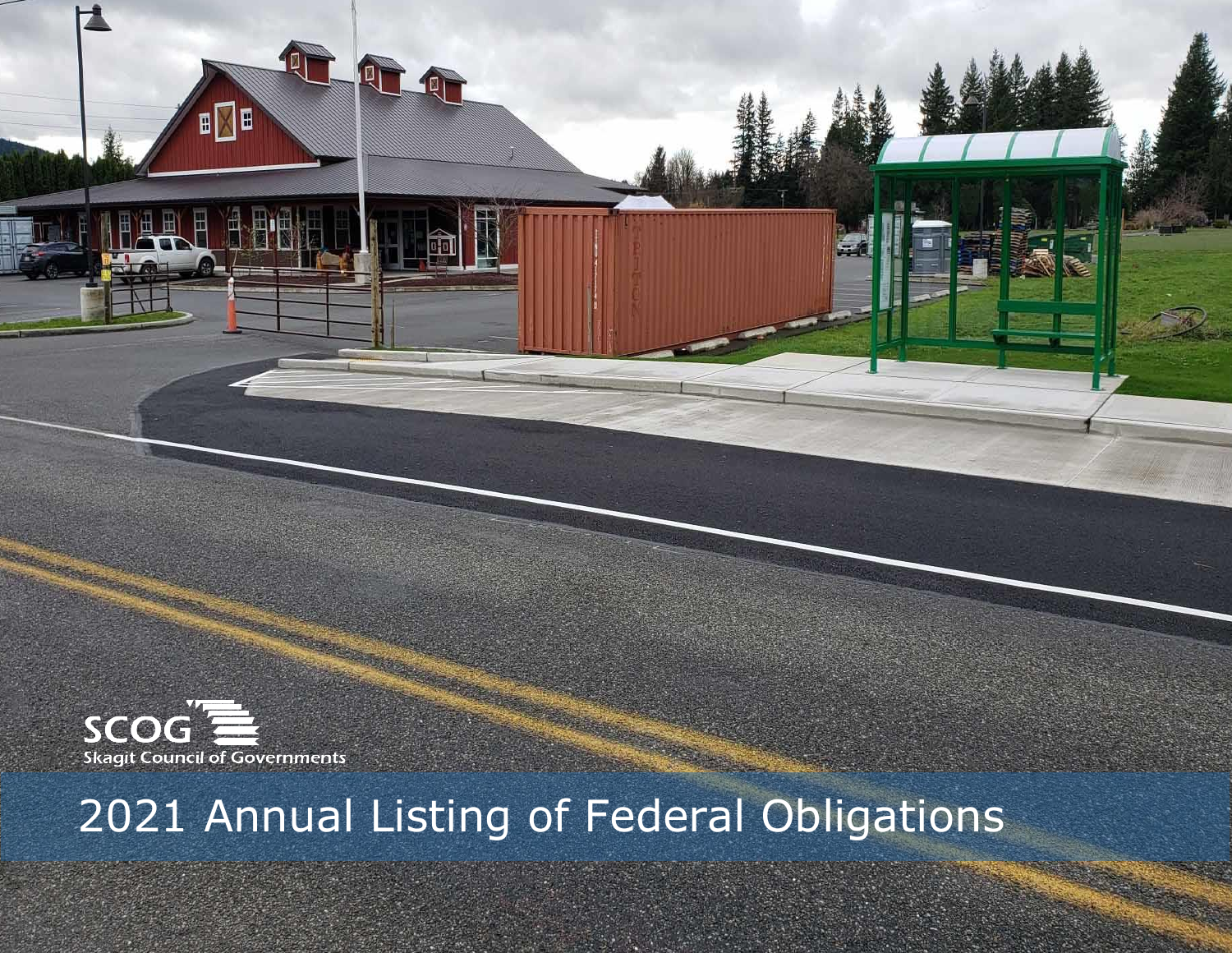## 2021 ANNUAL LISTING OF FEDERAL OBLIGATIONS



### **CONTENTS**

The **Skagit Council of Governments** is the designated metropolitan planning organization and regional transportation planning organization for the Skagit region.

**Contact Information:**

315 South Third Street, Suite #100 Mount Vernon, WA 98273 (360) 416-7876 www.scog.net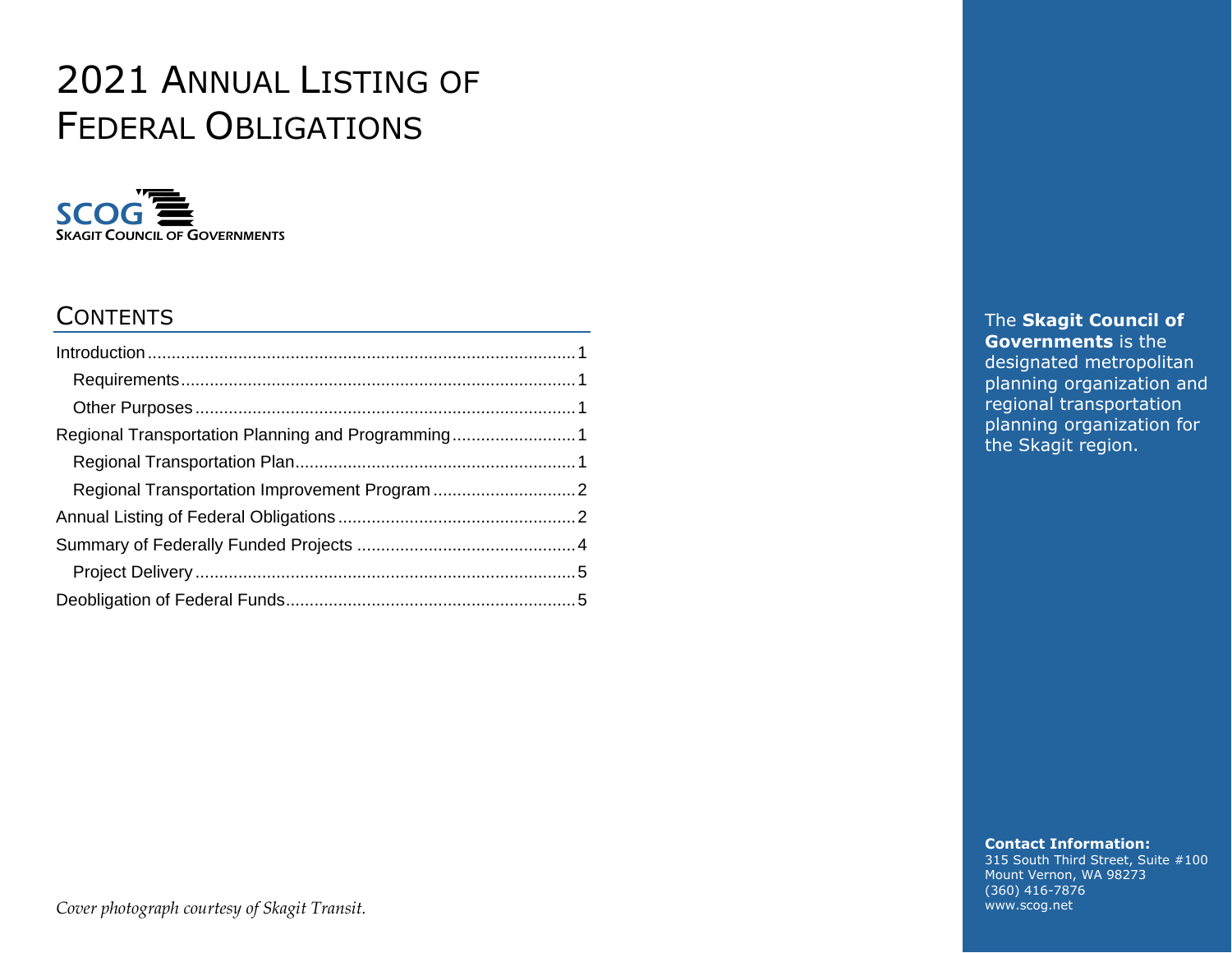### <span id="page-2-0"></span>INTRODUCTION

The 2021 Annual Listing of Federal Obligations lists the projects in the Skagit region that obligated federal transportation funds last year from the Federal Highway Administration and Federal Transit Administration. Developed in partnership with Skagit Transit and the Washington State Department of Transportation (WSDOT), this document demonstrates the coordination between Skagit Council of Governments (SCOG) member agencies to implement regional transportation priorities.

#### <span id="page-2-1"></span>REQUIREMENTS

Federal regulations [\(23 CFR 450.334\)](https://www.ecfr.gov/current/title-23/chapter-I/subchapter-E/part-450/subpart-C/section-450.334) require that SCOG publish a list of all projects in the Skagit region that obligated funding from the Federal Highway Administration (FHWA) or Federal Transit Administration (FTA) during the last program year. In Washington state, the program year is the same as the calendar year. Federal law also requires the 2021 Annual Listing of Federal Obligations be published no later than 90 days after the year ends. SCOG works cooperatively with WSDOT and Skagit Transit to meet these federal requirements each year.

The list of obligated projects must include sufficient descriptions of each project (type of work, project termini, total length, etc.). The list must also include: the amount of obligated funding for each project in 2021; the amount of federal funding requested in the 2021 Regional Transportation Improvement Program for projects that obligated funding; and the amount of federal funding available for future program years.

The annual listing is published on SCOG's website by the end of March each year with paper copies available upon request.

#### <span id="page-2-2"></span>OTHER PURPOSES

Another purpose of the 2021 Annual Listing of Federal Obligations is to evaluate the Skagit region's effectiveness at implementing regional transportation projects. By tracking the funds obligated during the

#### **OBLIGATION**

Obligation is defined as the federal government's legal commitment to pay the federal share of a project's cost. For Federal Transit Administration projects, obligation occurs when the FTA grant is awarded. For Federal Highway Administration projects, obligation occurs when a project agreement is executed and the State/grantee requests that the funds be obligated.

previous program year, SCOG can monitor its success delivering projects in their planned timeframes.

### <span id="page-2-3"></span>REGIONAL TRANSPORTATION PLANNING AND PROGRAMMING

SCOG facilitates a continuous, cooperative and comprehensive multimodal transportation planning process through its regional transportation planning efforts. Regional transportation priorities are identified through the development of the long-range regional transportation plan. Medium-range regional transportation priorities are identified in the six-year regional transportation improvement program.

#### <span id="page-2-4"></span>REGIONAL TRANSPORTATION PLAN

SCOG's long-range regional transportation plan is the strategic framework for meeting the Skagit region's existing and future transportation needs. The [Skagit 2045 Regional Transportation Plan](https://www.scog.net/transportation-plans/regional-transportation-plan/) (Skagit 2045) identifies the region's transportation goals through 2045. Transportation priorities include maintaining existing roadways and enhancing the transportation network through regionally significant projects.

Projects identified in Skagit 2045 are developed through the comprehensive planning process of cities, towns, tribes, Skagit Transit and Skagit County. Skagit 2045 is also consistent with federal and state requirements, serving as a link between local planning efforts and the statewide Washington Transportation Plan.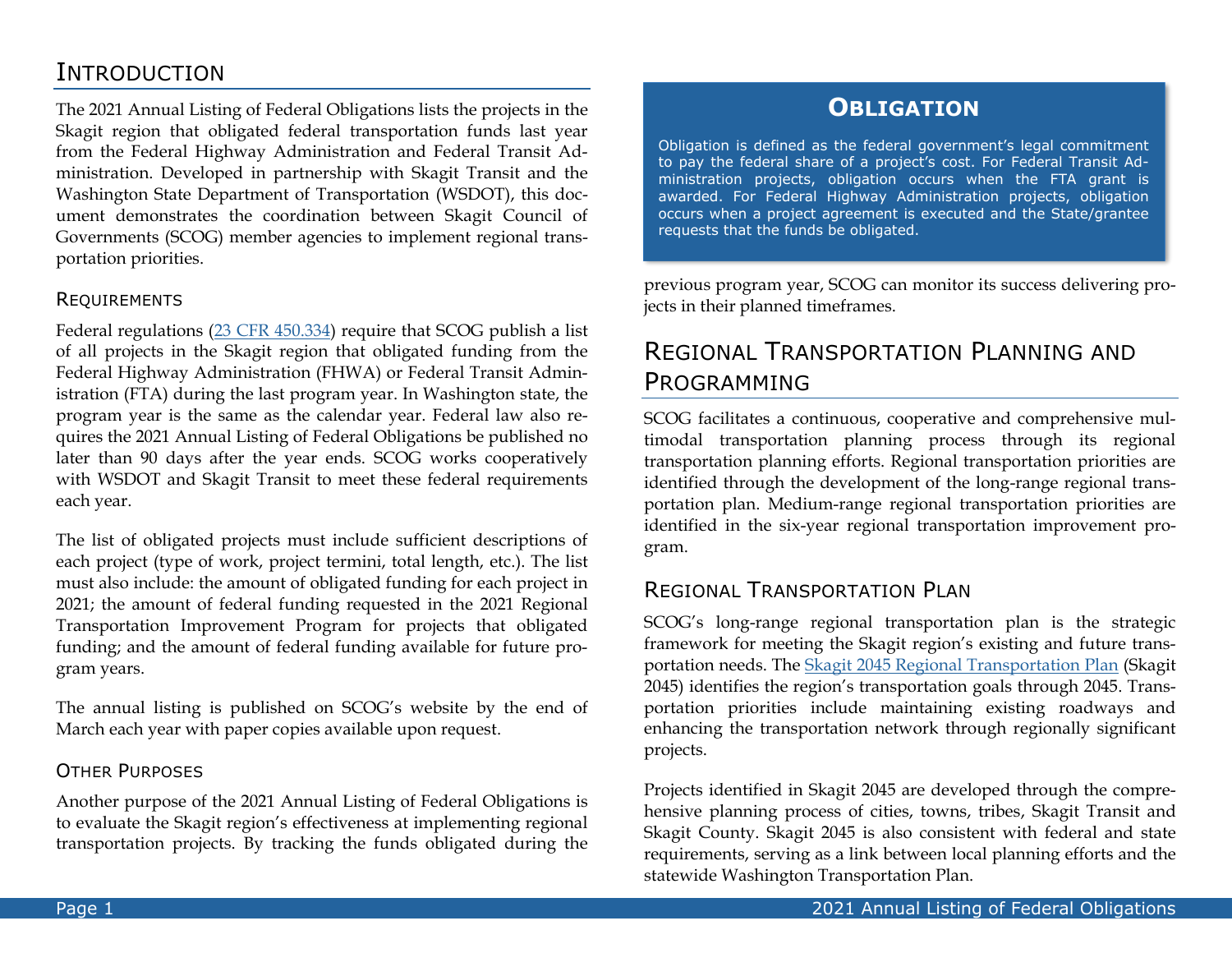As projects in Skagit 2045 draw closer to implementation, they are often programmed in SCOG's medium-range program of projects – the 2022–2027 [Regional Transportation Improvement Program.](https://www.scog.net/transportation-programs/regional-transportation-improvement-program/)

#### <span id="page-3-0"></span>REGIONAL TRANSPORTATION IMPROVEMENT PROGRAM

The 2022–2027 Regional Transportation Improvement Program (RTIP) includes projects with secured federal transportation funding, as well as projects that are regionally significant. Projects included in the program are expected to obligate funding within its six-year timeframe.

Projects included in the first year of the RTIP are expected to obligate their secured federal funding during the current program year. Within 90 days of that program year's end date, each obligated project

> should be included in the annual listing of federal obli-

> Occasionally, project obligations do not occur in the year in which they are programmed. Projects that commit to obligating funds in the current year and fail to do so may be sanctioned. Additionally, projects programmed in the second to fourth years of the RTIP can occasionally obligate funding in the current program year. SCOG coordinates a regional process every year to monitor obligations as they occur, and ensure that the Skagit region is delivering projects

gations for that year.



**PHOTO CREDIT: CITY OF MOUNT VERNON**

to help meet the regional portion of the statewide obligation authority target.

Projects in the first four years of the RTIP are forwarded to WSDOT to be included in the [Statewide Transportation Improvement Program.](https://wsdot.wa.gov/business-wsdot/support-local-programs/delivering-your-project/statewide-transportation-improvement-program-stip) To obligate federal funding, a project from the Skagit region must first be programmed in the RTIP, and then the Statewide Transportation Improvement Program. Federal authorizations occur only after regional and statewide programming requirements are met.

### <span id="page-3-1"></span>ANNUAL LISTING OF FEDERAL OBLIGATIONS

The 2021 Annual Listing of Federal Obligations – displayed in **Table 1** – includes all the projects in the Skagit region that obligated relevant federal funds in 2021. The table includes the total programmed<sup>1</sup> amount of federal funding for each obligated project in the 2021–2026 Regional Transportation Improvement Program. Obligations are included for each project phase that received federal authorization last year. Many projects have additional phases that will obligate federal funding in future years. The listing also records the funding available to complete the project, unless the amount obligated exceeded the programmed amount. These overages are displayed as "Over Obligated" in the table.

Obligations reported by WSDOT for programmatic projects (e.g. Asphalt/Chip Seal Preservation and Concrete Roadway Preservation) are combined together into their respective programs. These programmatic expenditures are often referred to as "buckets" of funding for these types of projects.

For any projects with "FTA Transfer" in the title, the date of obligation is reported as the date the transfer of funds between the Federal Highway Administration and Federal Transit Administration was approved. This method of reporting is consistent with how obligation authority is tracked in the Skagit region and statewide.

<sup>1</sup> Only includes Available and Committed funds programmed in RTIP and STIP per 23 CFR 450.104 Definitions (i.e. "Secured" funds in RTIP). Other reasonably anticipated funds are not included in Table 1 (i.e. "Planned" funds in RTIP).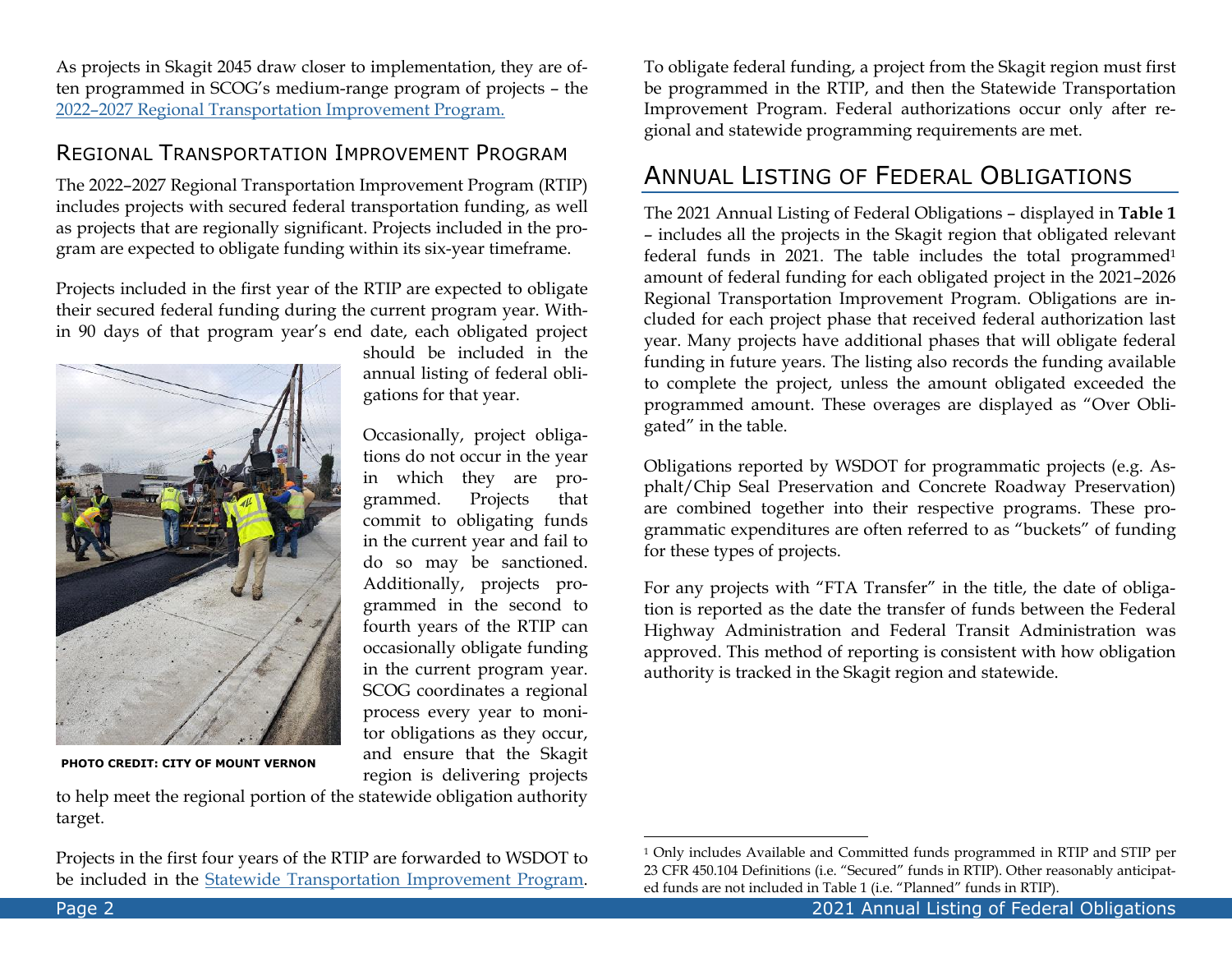Page 3 2021 Annual Listing of Federal Obligations

#### **TABLE 1: 2021 ANNUAL LISTING OF FEDERAL OBLIGATIONS**

| <b>Agency</b>     | <b>Project</b>                                                       | <b>STIP ID</b> | <b>Federal</b><br>Project # | <b>Type of Work</b>           | <b>Begin</b>               | <b>End</b>         | Length<br>(in miles) | <b>Obligation</b><br><b>Date</b> | <b>Phase</b> | 2021-2026<br><b>RTIP Federal</b><br><b>Programming</b><br>(Project) | 2021<br>Federal<br><b>Obligations</b> | <b>Federal</b><br><b>Funding</b><br>Remaining<br>(Project) | <b>Fund</b><br><b>Type</b>                    |
|-------------------|----------------------------------------------------------------------|----------------|-----------------------------|-------------------------------|----------------------------|--------------------|----------------------|----------------------------------|--------------|---------------------------------------------------------------------|---------------------------------------|------------------------------------------------------------|-----------------------------------------------|
| Skagit<br>Transit | <b>Operating Funds</b>                                               | WA-07306       | WA-2021-024;<br>WA-2021-062 | Transit &<br>Ferries          | N/A                        | N/A                | N/A                  | 4/20/2021;<br>8/20/2021          | All          | \$6,700,000                                                         | \$11,132,645                          | \$6,700,000                                                | 5307                                          |
| Skagit<br>Transit | Skagit Transit Bus Stop Re-Construction                              | WA-09860       | WA-2021-057                 | Transit &<br>Ferries          | N/A                        | N/A                | N/A                  | 2/17/2021                        | All          | \$109,086                                                           | \$109,086                             | \$0                                                        | STP-US                                        |
| Skagit<br>Transit | Bus Stop Sign Project                                                | WA-13456       | WA-2021-057                 | Transit &<br>Ferries          | N/A                        | N/A                | N/A                  | 8/20/2021                        | All          | \$40,000                                                            | \$40,000                              | \$0                                                        | 5339                                          |
| Skagit<br>Transit | Paratransit Passenger Portal Software                                | WA-13457       | WA-2021-057                 | Transit &<br>Ferries          | N/A                        | N/A                | N/A                  | 8/20/2021                        | All          | \$68,000                                                            | \$68,000                              | \$0                                                        | 5339                                          |
| Mount<br>Vernon   | Freeway Drive (Cameron Way to College<br>Way)                        | T-97-07        | 7333(001)                   | Mobility                      | Cameron Wy.                | College Wy.        | 0.7                  | 5/20/2021                        | CN           | \$1,650,000                                                         | \$1,650,000                           | \$0                                                        | STP-US                                        |
| Anacortes         | 32nd Street and M Avenue Intersection<br>Improvements                | WA-10697       | 6210(004)                   | Safety                        | 32nd St./M<br>Ave.         | 32nd St./M<br>Ave. | $\mathbf{0}$         | 9/16/2021                        | CN           | \$1,015,000                                                         | \$1,480,265                           | Over<br>Obligated                                          | <b>HSIP</b>                                   |
| Burlington        | George Hopper Road Signal Enhance-<br>ments                          | WA-09298       | 7298(001)                   | Maintenance &<br>Preservation | <b>Burlington</b><br>Blvd. | Costco Dr.         | 0.25                 | 4/5/2021;<br>7/26/2021           | CN           | \$668,573                                                           | \$1,262,657                           | Over<br>Obligated                                          | <b>HSIP</b>                                   |
| Skagit Co.        | Install/Upgrade Guardrail with Reflectors                            | WA-12547       | 000S(578)                   | Safety                        | Varies                     | Varies             | 1.38                 | 4/26/2021;<br>7/26/2021          | PE, CN       | \$606,600                                                           | \$765,941                             | Over<br>Obligated                                          | <b>HSIP</b>                                   |
| Sedro-<br>Woolley | SR20/SR 9 - Township Intersection Im-<br>provements                  | <b>SW33</b>    | 0020(199)                   | Mobility                      | MP 66.08                   | MP 66.18           | 0.10                 | 9/24/2021                        | CN           | \$609,825                                                           | \$609,825                             | \$0                                                        | STP-US                                        |
| Skagit Co.        | Guemes Ferry Terminal (Girder Replace-<br>ment)                      | WA-11616       | 6240(003)                   | Safety                        | N/A                        | N/A                | N/A                  | 9/23/2021                        | CN           | \$143,940                                                           | \$255,474                             | Over<br>Obligated                                          | <b>FBP</b>                                    |
| <b>SCOG</b>       | SCOG Admin 2018-2021                                                 | SCOG 18-21     | PD22(001)                   | Other                         | MPO-wide                   | MPO-wide           | N/A                  | 7/2/2021                         | <b>PL</b>    | \$167,541                                                           | \$167,541                             | \$0                                                        | STP-US                                        |
| Skagit Co.        | Prairie Road Signing & Guideposts                                    | WA-12501       | T292(002)                   | Safety                        | MP 0.00                    | MP 7.79            | 7.79                 | 5/10/2021                        | PE           | \$68,500                                                            | \$13,000                              | \$55,500                                                   | <b>HSIP</b>                                   |
| Skagit Co.        | Illuminate Channelized Intersections                                 | WA-12500       | 000S(579)                   | Safety                        | Varies                     | Varies             | $\mathbf{0}$         | 5/11/2021                        | PE           | \$71,200                                                            | \$7,000                               | \$64,200                                                   | <b>HSIP</b>                                   |
| Skagit Co.        | Josh Wilson Road - Phase 1                                           | WA-06522       | 7318(001)                   | Maintenance &<br>Preservation | Avon Allen Rd.             | Jensen Rd.         | 1.13                 | 12/10/2021                       | PE           | \$0                                                                 | \$600                                 | \$0                                                        | STP-R                                         |
| <b>WSDOT</b>      | I-5/Southbound Samish River - Bridge<br>Deck Overlay                 | WA-11016       | 0055(253)                   | Maintenance &<br>Preservation | MP 234.04                  | MP 234.08          | 0.04                 | 10/26/2021                       | PE, CN       | \$1,353,582                                                         | \$930,965                             | \$422,617                                                  | IM, NHPP                                      |
| WSDOT             | Asphalt/Chip Seal Preservation Skagit<br>Council of Governments SCOG | WA-08601       | 0055(255)                   | Maintenance &<br>Preservation | Varies                     | Varies             | Varies               | 10/18/2021                       | PE           | \$2,960,903                                                         | \$266,252                             | \$2,694,651                                                | <b>NHPP</b>                                   |
| <b>WSDOT</b>      | SR 20/Deception and Canoe Pass Bridges<br>- Soil Abatement           | WA-13368       | 0020(209)                   | Environmental                 | MP 41.81                   | MP 42.14           | 0.33                 | 5/11/2021;<br>11/30/2021         | PE           | \$1,282,685                                                         | \$300,085                             | \$982,600                                                  | <b>NHPP</b>                                   |
| <b>WSDOT</b>      | SR 20/Deception Pass & Canoe Pass<br>Bridges - Special Bridge Repair | WA-09834       | 0020(194)                   | Maintenance &<br>Preservation | MP 41.61                   | MP 41.61           | 0.73                 | 9/20/2021                        | <b>CN</b>    | \$0                                                                 | \$690,000                             | Over<br>Obligated                                          | <b>NHPP</b>                                   |
| <b>WSDOT</b>      | NWR Breakaway Cable Terminal Replace-<br>ment 17-19 (Phase 2)        | WA-12578       | 9999(820)                   | Safety                        | Varies                     | Varies             | Varies               | 7/28/2021                        | CN           | \$0                                                                 | \$26,835                              | Over<br>Obligated                                          | <b>NHPP</b><br>(Section<br>164 Penal<br>ties) |
| <b>WSDOT</b>      | NWR Breakaway Cable Terminal Replace-<br>ment 21-23                  | WA-13389       | 9999(868)                   | Safety                        | Varies                     | Varies             | Varies               | 7/8/2021                         | PE           | \$0                                                                 | \$55,800                              | Over<br>Obligated                                          | <b>NHPP</b><br>(Section<br>164 Penal<br>ties) |

| <b>Obligation</b><br><b>Date</b> | <b>Phase</b> | 2021-2026<br><b>RTIP Federal</b><br><b>Programming</b><br>(Project) | 2021<br><b>Federal</b><br><b>Obligations</b> | <b>Federal</b><br><b>Funding</b><br><b>Remaining</b><br>(Project) | <b>Fund</b><br><b>Type</b>                     |
|----------------------------------|--------------|---------------------------------------------------------------------|----------------------------------------------|-------------------------------------------------------------------|------------------------------------------------|
| 4/20/2021;<br>8/20/2021          | All          | \$6,700,000                                                         | \$11,132,645                                 | \$6,700,000                                                       | 5307                                           |
| 2/17/2021                        | All          | \$109,086                                                           | \$109,086                                    | \$0                                                               | STP-US                                         |
| 8/20/2021                        | All          | \$40,000                                                            | \$40,000                                     | \$0                                                               | 5339                                           |
| 8/20/2021                        | All          | \$68,000                                                            | \$68,000                                     | \$0                                                               | 5339                                           |
| 5/20/2021                        | CN           | \$1,650,000                                                         | \$1,650,000                                  | \$0                                                               | STP-US                                         |
| 9/16/2021                        | CN           | \$1,015,000                                                         | \$1,480,265                                  | Over<br>Obligated                                                 | <b>HSIP</b>                                    |
| 4/5/2021;<br>7/26/2021           | CN           | \$668,573                                                           | \$1,262,657                                  | Over<br>Obligated                                                 | <b>HSIP</b>                                    |
| 4/26/2021;<br>7/26/2021          | PE, CN       | \$606,600                                                           | \$765,941                                    | Over<br>Obligated                                                 | HSIP                                           |
| 9/24/2021                        | CN           | \$609,825                                                           | \$609,825                                    | \$0                                                               | STP-US                                         |
| 9/23/2021                        | CN           | \$143,940                                                           | \$255,474                                    | Over<br>Obligated                                                 | <b>FBP</b>                                     |
| 7/2/2021                         | PL.          | \$167,541                                                           | \$167,541                                    | \$0                                                               | STP-US                                         |
| 5/10/2021                        | PE           | \$68,500                                                            | \$13,000                                     | \$55,500                                                          | <b>HSIP</b>                                    |
| 5/11/2021                        | <b>PE</b>    | \$71,200                                                            | \$7,000                                      | \$64,200                                                          | <b>HSIP</b>                                    |
| 12/10/2021                       | PE           | \$0                                                                 | \$600                                        | \$0                                                               | STP-R                                          |
| 10/26/2021                       | PE, CN       | \$1,353,582                                                         | \$930,965                                    | \$422,617                                                         | IM, NHPP                                       |
| 10/18/2021                       | PE           | \$2,960,903                                                         | \$266,252                                    | \$2,694,651                                                       | <b>NHPP</b>                                    |
| 5/11/2021;<br>11/30/2021         | PE           | \$1,282,685                                                         | \$300,085                                    | \$982,600                                                         | <b>NHPP</b>                                    |
| 9/20/2021                        | CN           | \$0                                                                 | \$690,000                                    | Over<br>Obligated                                                 | <b>NHPP</b>                                    |
| 7/28/2021                        | CN           | \$0                                                                 | \$26,835                                     | Over<br>Obligated                                                 | <b>NHPP</b><br>(Section<br>164 Penal-<br>ties) |
| 7/8/2021                         | PE           | \$0                                                                 | \$55,800                                     | Over<br>Obligated                                                 | <b>NHPP</b><br>(Section<br>164 Penal-<br>ties) |
|                                  |              | <b>Total</b>                                                        | \$19,831,971                                 |                                                                   |                                                |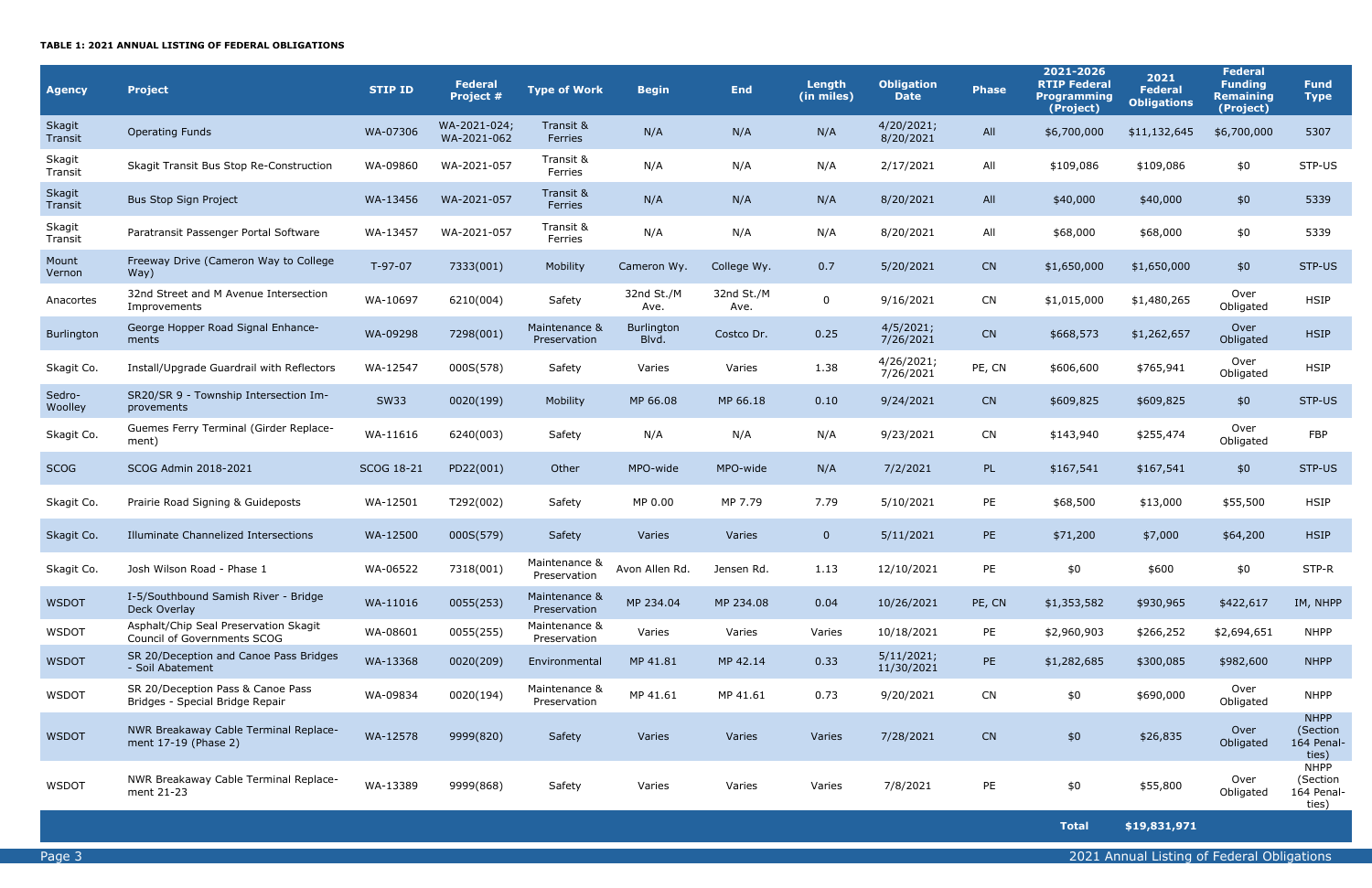### <span id="page-5-0"></span>SUMMARY OF FEDERALLY FUNDED PROJECTS

**Figure 1** compares project obligations with programming for each jurisdiction that obligated relevant federal funding in 2021. For the most part, projects obligated precisely the amount programmed or have funding available to obligate in future years.

The 2021 Annual Listing of Federal Obligations does not account for all funds used for transportation purposes in the Skagit region. State, tribal and local agency funds are not included in the annual listing. These funds often provide match to federal funds or are used to fund other transportation priorities of these governments.

Skagit Transit's Operating Funds project included obligations from COVID-19-related appropriations. Programming requirements were waived by the federal government for these special funds.

#### **FIGURE 1: 2021 PROJECT PROGRAMMING AND OBLIGATIONS<sup>2</sup>**



<sup>2</sup> Chart only includes 2021 obligations, not deobligations.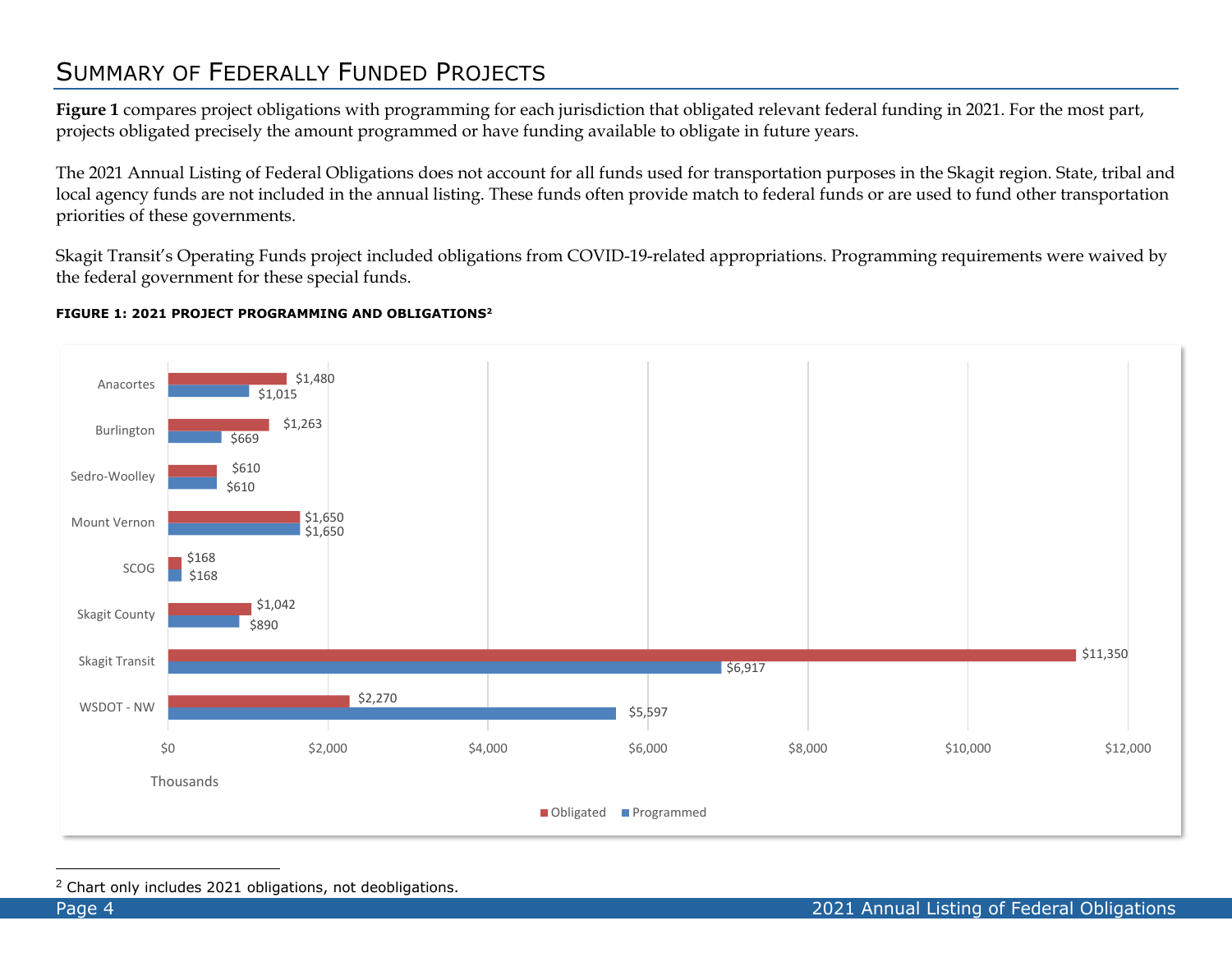#### **FIGURE 2: 2021 OBLIGATIONS BY PROJECT TYPE**



**Figure 2** shows 2021 obligations by project classifications created by SCOG. Local transportation funds, predominantly used for maintenance and preservation of the transportation system, are mostly not included in the 2021 Annual Listing of Federal Obligations. If these funds were included, the chart would portray a higher proportion of funds allocated to maintenance and preservation purposes.

Fifty-seven percent of relevant federal funds, obligated in the Skagit region in 2021, went toward transit and ferry projects. Nearly \$7 million in this category went to operating expenses for Skagit Transit. Obligations for Skagit Transit operations were much higher than in a typical year due to federal funds flowing to transit agencies around the United States in response to the COVID-19 pandemic.

Safety projects accounted for 13% of obligations in 2021, including projects to enhance county roads, improve intersections with roundabouts and other safety improvements. Maintenance & Preservation projects were 16% of 2021 obligations, including bridge projects on Interstate 5 and State Route 20, as well as signal enhancements at George Hopper Road.

#### <span id="page-6-0"></span>PROJECT DELIVERY

Approximately \$15.8 million<sup>3</sup> in relevant federal funds were obligated for transportation projects in the Skagit region in 2021. The amount obligated during a program year can differ from the amount programmed due to project delays and other administrative challenges.

In 2021, SCOG member agencies obligated over \$2.5 million in regionally managed federal Surface Transportation Block Grant program (STBG) funding. The largest STBG obligation was approximately \$1.7 million for a Mount Vernon mobility project on Freeway Drive.

### <span id="page-6-1"></span>DEOBLIGATION OF FEDERAL FUNDS

When projects are completed, they typically go through a closure procedure. Deobligation of federal funding occurs if all the federal funds obligated for the project were not necessary to complete the project. Deobligation may also occur if the project is unlikely to progress toward completion or if funding has been obtained from another source and a project sponsor chooses to defederalize a project. Error! Reference source not found. lists the deobligations for projects using federal funds that occurred in the Skagit region during 2021.

When federal funds are deobligated, they are returned to the awarding agency to be reallocated for future transportation projects. Federal funds returned from the Federal Highway Administration or Federal Transit Administration are not guaranteed to be reprogrammed for other Skagit region projects.

Regionally managed funds such as regional Surface Transportation Block Grant program funds and Transportation Alternatives funds are returned to SCOG when deobligated. SCOG can then reprogram the funds for other regional transportation priorities that are competitively selected.

<sup>&</sup>lt;sup>3</sup> This figure includes total 2021 obligations and deobligations.